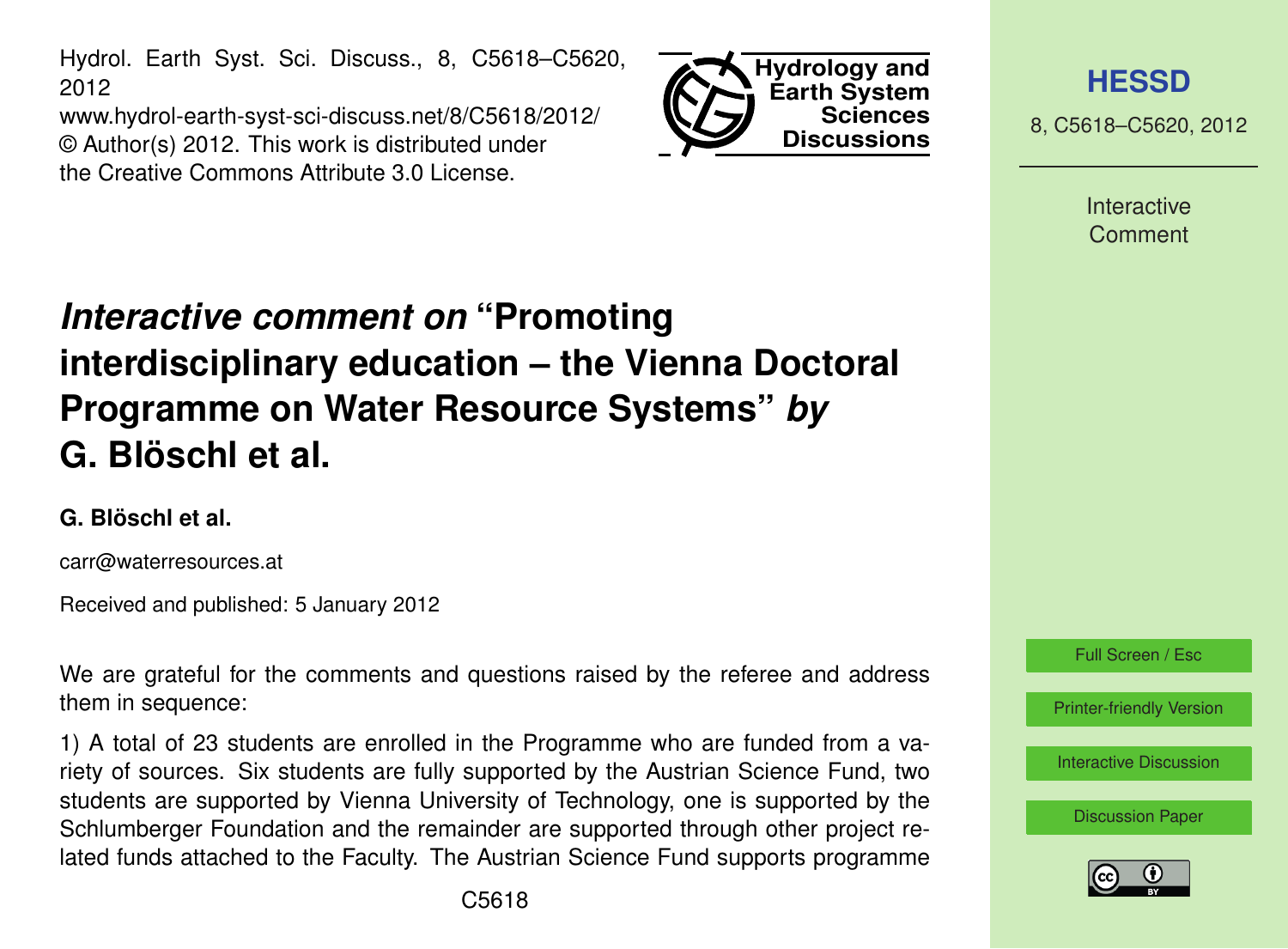activities, conference attendance, education training etc. for all students. When the Programme started, a total of nine positions were available (8 studentships and one post-doctoral position for the coordinator). These positions were filled following the recruitment processes described in the paper.

2) Supervisors and students work closely together during the first months of the doctorate to develop the student's research proposal. Each research topic is different and some students request more supervisor involvement than others. Supervisors are available for their students, yet encourage them to take ownership of their research and develop their own ideas and strategies for tackling the topic. This process help ensure that no student fails to produce a research proposal that is satisfactory. It is important to emphasise to all involved in the Programme that the process of putting together and defending a research proposal is intended to be constructive and enhance the quality of the students' own research.

3) For completion of the PhD, each student is expected to have a total of four papers either published or in the publication process. Students are encouraged to submit work throughout their doctorate and it is therefore expected that several papers will be published within four years of study. To take account of the sometimes long turn-around time of journals, the PhD can be awarded if one or two papers are submitted, and the rest accepted or published.

4) Approximately half of the PhD students enrolled in the Programme are able to designate 100 per cent of their time to their personal research and education. These students are expected to complete their PhD in four years. The other 50 per cent of students take part in university project work, are involved in teaching and some have research related administration responsibilities. These students are given a longer time frame to complete their PhDs (4-5 years).

5) We anticipate that almost all the students enrolled in the Programme will achieve their goal of earning a PhD. This is anticipated primarily because involvement in the

## **[HESSD](http://www.hydrol-earth-syst-sci-discuss.net)**

8, C5618–C5620, 2012

Interactive **Comment** 



[Printer-friendly Version](http://www.hydrol-earth-syst-sci-discuss.net/8/C5618/2012/hessd-8-C5618-2012-print.pdf)

[Interactive Discussion](http://www.hydrol-earth-syst-sci-discuss.net/8/9843/2011/hessd-8-9843-2011-discussion.html)

[Discussion Paper](http://www.hydrol-earth-syst-sci-discuss.net/8/9843/2011/hessd-8-9843-2011.pdf)